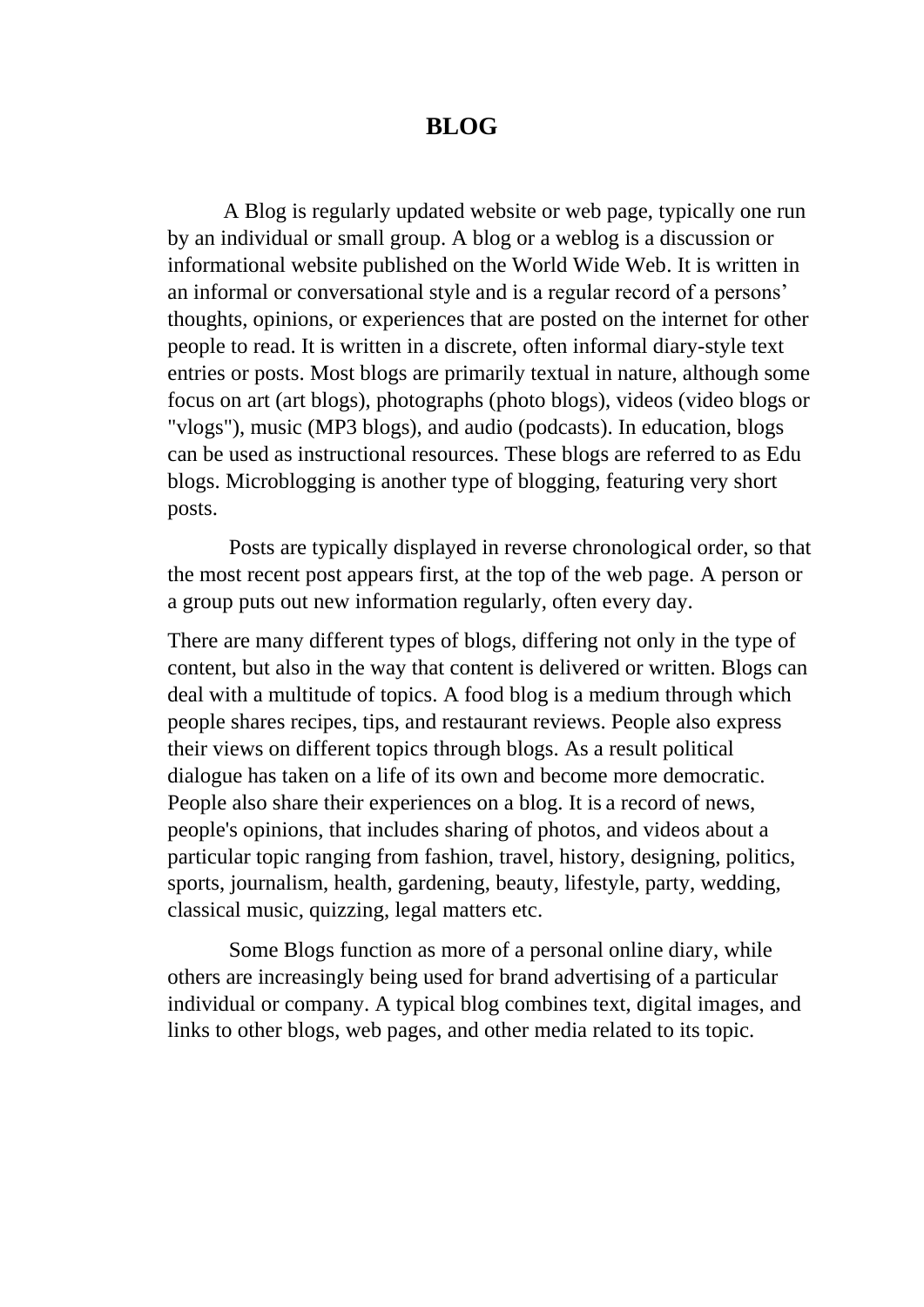The following points should be kept in mind while writing a Blog post:

- 1. Regular blogging to hold the interest of your readers.
- 2. Write on topics that are of interest for your readers
- 3. Respond to the comments of the readers and also offer advice if feasible when a request is made.
- 4. Write Read Refine: That is how you can write quality, error-free content.
- 5. Quality counts so whatever you write, make sure it is comprehensive, easy to understand and provides value to your readers.
- 6. Evaluate how the posts you write can help your audience: What matters most is the value your writings provide
- 7. Choose your topic smartly: More than how you write, what matters is what you write about.
- 8. Write unique content, Never copy: what your users need is fresh, unique and useful information. Take your time and create content that is different and provides a value to your users.
- 9. Title and keywords: The titles and subtitles of your blog are very important. Make sure that the titles and subtitles are intuitive and reflect exactly what the content following it explains.
- 10.Focus on readability: Make sure you write content that is easy to read and understand. You may be expert in your field but remember to go easy on your readers.
- 11.Internal Linking: Make sure that you provide your readers with enough resources for further reading."

<https://templatic.com/wp/blogging-for-beginners/>